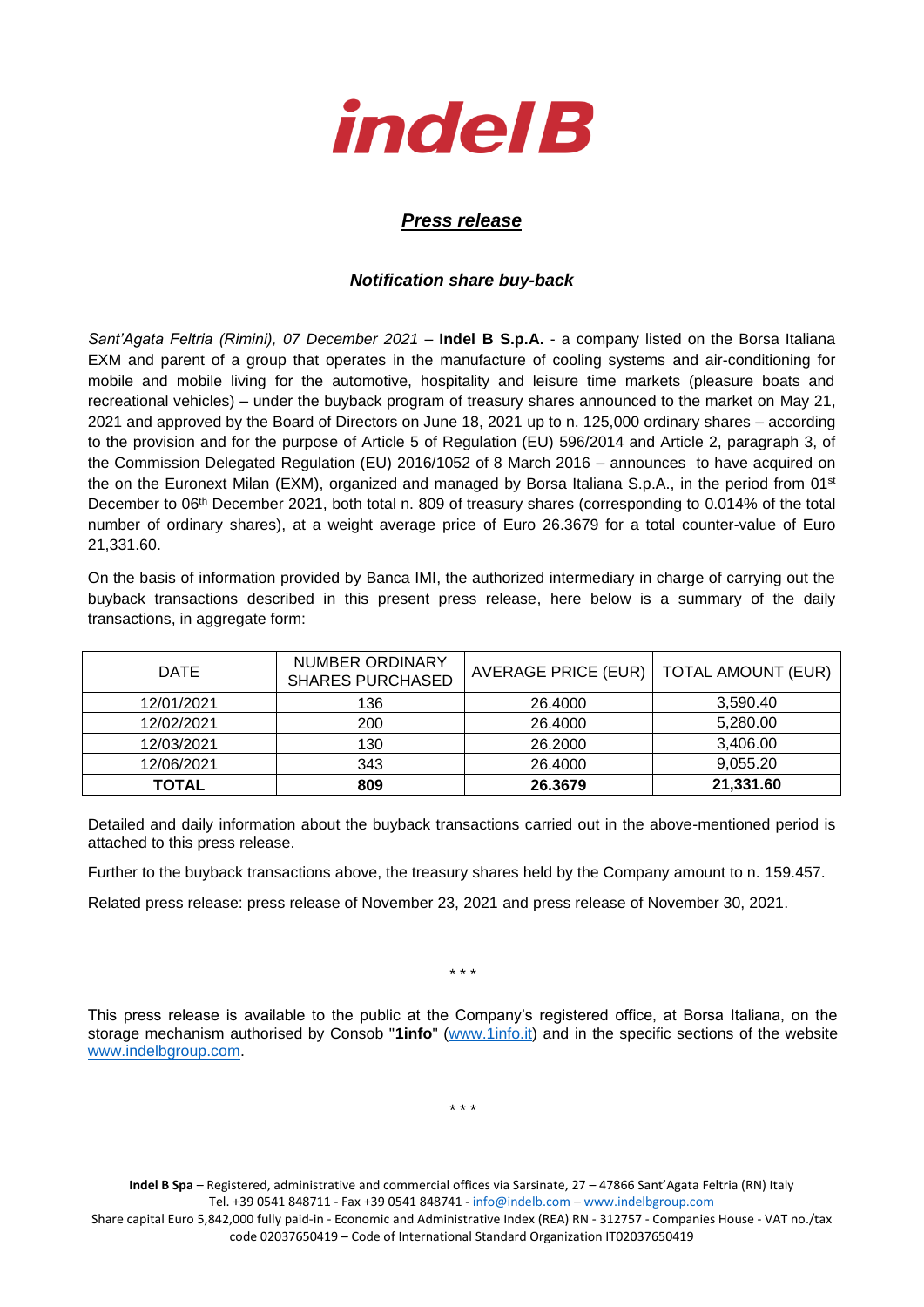*Indel B S.p.A. is a company listed on the EXM segment of the Italian stock exchange and is controlled by AMP.FIN S.r.l., in turn held entirely by the Berloni family. Indel B S.p.A. heads an important Group that operates worldwide and* has been active for the last 50 years in the mobile cooling sector applicable to the Automotive, Leisure time and Hospitality cooling segments. The Group also operates in mobile climate control, with specific reference to the *Automotive market, represented by commercial vehicles, minibuses, ambulances, agricultural and earth-moving machinery, and in the Cooling Appliances sector, which mainly comprises cellars for storing wine and small refrigerators for storing milk. The company has a market cap of approximately Euro 154 million.*

## **Contact details**

| <b>INDEL B</b>                | <b>POLYTEMS HIR</b>            | <b>FAST-COM</b>                |
|-------------------------------|--------------------------------|--------------------------------|
| Controller & IR               | IR e Comunicazione Finanziaria | <b>Media Relations</b>         |
| Elisabetta Benazzi            | Bianca Fersini Mastelloni      | Paolo Santagostino             |
| +39 0541 848 784              | +39 06.69923324; +39 336742488 | +39 349 3856585                |
| elisabetta.benazzi@indelb.com | b.fersini@polytemshir.it       | paolo.santagostino@fast-com.it |
|                               |                                |                                |